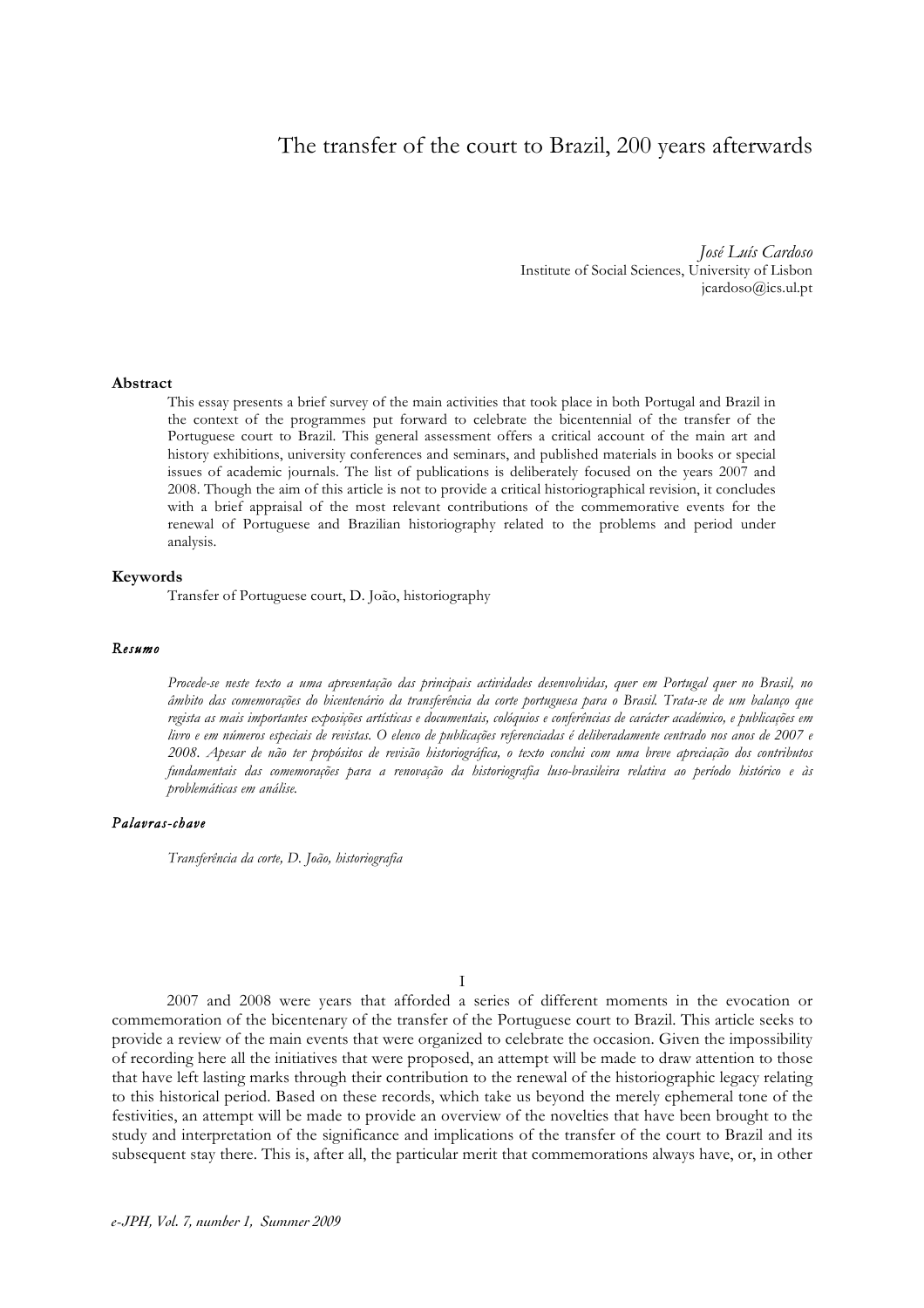words, they create an opportunity and a pretext for deepening and enriching our knowledge about a given historical period.

In fact, the commemorations of the transfer of the court to Brazil were an occasion that proved to be a fruitful pretext for remembering and analyzing a period that was decisive for the building of the Portuguese and Brazilian historical destiny. However, in each of the two countries, the responsibility and initiative for the organization of the various events proceeded at quite different rates and with notably different dynamics. In Portugal, a commission was set up to take responsibility for the commemorations, and, notwithstanding the great interest and commitment shown by its commissioner, it achieved little more than to ensure that it was duly represented at public sessions where the transfer of the court was evoked. Bereft of both its own budget and program, without any institutional framework worthy of this name, and relegated to a secondary position in sharp contrast to the pomp and circumstance dedicated to politically more useful celebrations—as was the case with the commemorations of the Portuguese Overseas Discoveries and as will certainly be the case with the commemorations of the Implantation of the Portuguese Republic—the Portuguese Commission ("200 Years Portugal-Brazil") saw its role being fulfilled through initiatives promoted by academic and university institutions.

In the Brazilian case, a greater political commitment was to be noted on the part of the various state governments that organized or promoted conferences, lecture cycles, small exhibitions, educational programs for secondary schools and even naval parades, historical reconstructions, gastronomic competitions and allegorical processions. Because of the very contents of the central message that was intended to be conveyed—the historical rehabilitation of the figure of Dom João and the royal family, whose image, even in the quite recent past, had been so completely denigrated by the official Brazilian historiography and the popular opinion that inevitably echoed those sentiments—it is easy to understand the greater commitment to be noted in the institutional support afforded to the various commemorations that took place in Brazil.

Particular emphasis should be given to the direct involvement of the Prefecture of Rio de Janeiro, which supported the ambitious and successful program of the "Commission for the Commemorations of the Bicentenary of the Arrival of Dom João and the Royal Family in Rio de Janeiro"—or "Dom João VI in Rio" in short—chaired by the Ambassador Alberto da Costa e Silva. The sponsorship that this commission gave to the organization of multiple educational, cultural and recreational activities, ranging from the most erudite cycle of lectures to the more popular parade of samba schools at the Rio Carnival, provided a safe guarantee of the quality of a commemorative program of enormously symbolic importance and with undeniable public repercussions.

The periodicals and magazines with the largest circulations in Brazil (*Globo*, *Folha de São Paulo*, *Jornal do Brasil*, *Veja*, *Época,* amongst others) organized special dossiers and supplements about the transfer of the court. The *Revista de História da Biblioteca Nacional* (Nr. 28, January 2008) published a special issue devoted entirely to this theme, about which some of the most prestigious historians studying this period wrote articles in a language that was accessible to the general public. The TV Globo television channel and its associated Globo News network organized a series of news reports, documentaries and interviews, *1808—The Court in Brazil*, amounting to a total of 10 hours of television broadcasts and ensuring a widespread promotion and public sharing of the significance of Dom João's voyage to Brazil and subsequent stay there.

The success of the work undertaken by the "Dom João VI in Rio" commission may be closely scrutinized in the future thanks to the digital and printed records of the multiple initiatives to which it gave its support, namely the publication of sources and original studies about the many different aspects of the court's move to Brazil, the presence of the royal family in Rio de Janeiro and the transformation that was to have such an overall effect on the colony, which had suddenly acquired the status of an imperial headquarters.

Independently of the importance of the commemorations held in Rio de Janeiro, the celebrations that took place in Bahia also deserve to be mentioned, since this was the first point of arrival of the Prince Regent Dom João and a part of his retinue. The state government promoted various initiatives remembering the royal landing and disembarkation and the Geographical and Historical Institute of Bahia organized a conference from 13 to 16 May 2008, where special attention was paid to the theme of the opening of the Brazilian ports to free trade with friendly nations, this being the first measure decreed by Dom João on his arrival in Brazil. During the months of March to June 2008, an exhibition was held at the Bahia Art Museum about *Bahia in the Time of Dom João*, which sought to provide a reconstruction of aspects of urban life, everyday family life and the festive atmosphere that was engendered by the episodic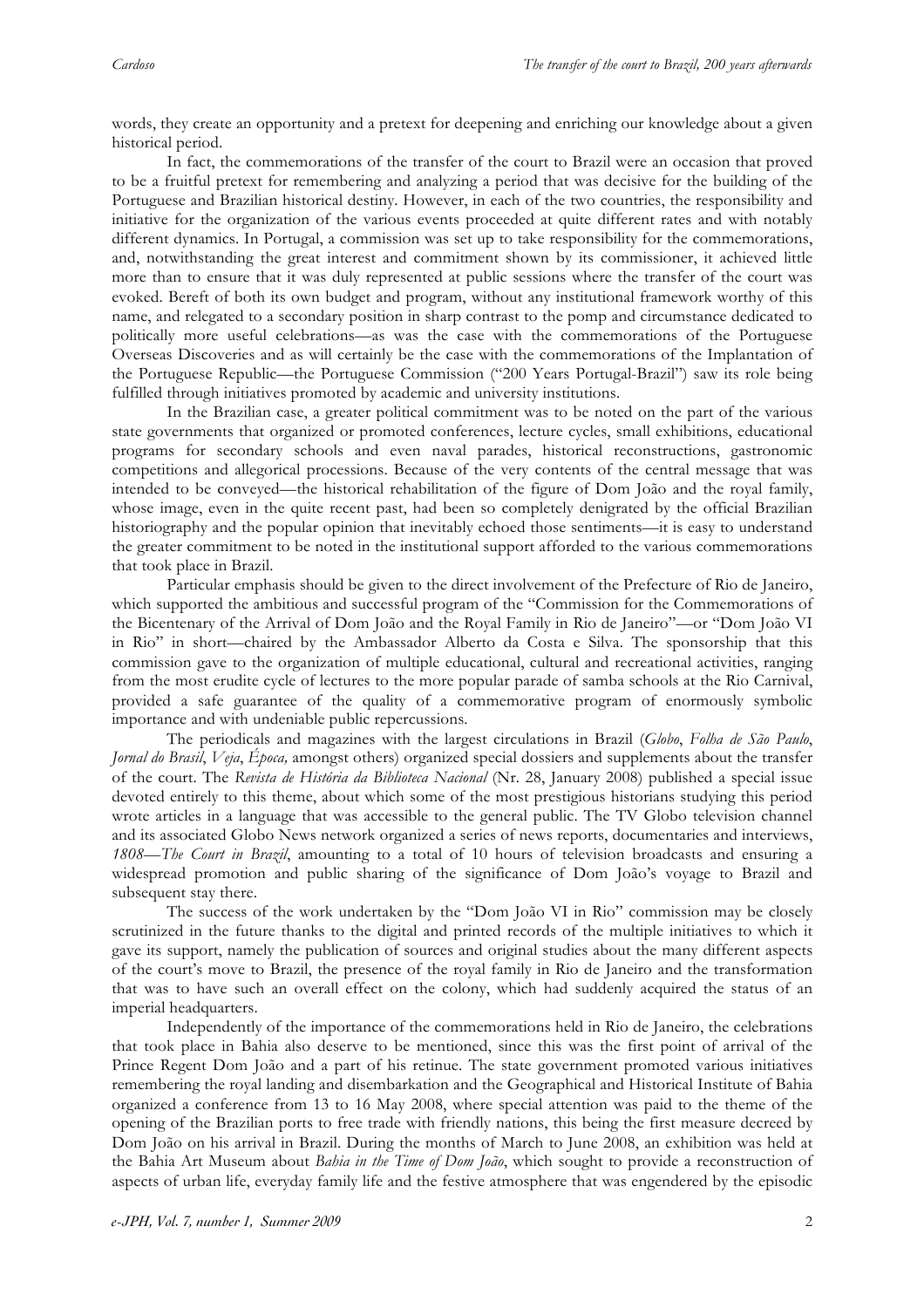stay of the royal entourage in the region, from 22 January to 26 February 1808. The exhibition catalogue (Athayde 2008) clearly illustrates the importance and fascination of the objects, set in the context of their own time and place, for enhancing our understanding of this unique moment in the history of Bahia.

Another exhibition worthy of mention was the one held at the National Historical Museum in Rio de Janeiro, from March to July 2008, under the general title of *A New World, a New Empire. The Portuguese Court in Brazil, 1808-1822*. This exhibition also resulted in the publication of a catalogue with texts and pictures highlighting the most significant aspects of the voyage across the Atlantic Ocean and the adaptation of the royal family, the court and the government to their new life in the Tropics (Tostes 2008). The sheer number and variety of exhibitions held in Rio de Janeiro, or in other neighboring cities, throughout 2008, was truly impressive. Merely by way of example, one could mention the ones that were held: at the Federal Justice Cultural Center, about the history of some institutions created as a result of the court's installation in Rio; at the National Museum of Fine Arts, about the collection of paintings transferred and acquired by Dom João during his stay in Rio; at the Casa França-Brasil (Alfândega), about fashion, costumes and accessories at the court of Dom João VI; at the Arte Sesc (Flamengo), about *Rio de Janeiro, capital of Portugal*; at the Museum of Ingá, about *Niterói in the time of Dom João VI*; and at the Imperial Museum of Petrópolis, where two thematic exhibitions were held, whose titles clearly illustrate the contents on display: *Maritime crossings—tragic reports of the sea voyages across the Atlantic made by the Portuguese court and other sailors*, and *Dreams—the plans and achievements of a merciful and intelligent prince, who wanted to stay in Brazil forever*.

Still in the field of art exhibitions, mention should also be made of the thematic exhibition about *Health and Medicine in Portugal and Brazil—200 Years*, which took place at the Historical Museum of Rio de Janeiro from July to September 2008 and at the Museums of the Escola Politécnica in Lisbon from November 2008 to January 2009. Other exhibitions that were held in Lisbon were *Rio and Lisbon, Constructions of an Empire*, from June to July 2008 at the Universidade Lusíada, dedicated to the problems of appropriating the territory and organizing the urban space, and the temporary exhibition of prints and paintings that was held at the National Museum of Ancient Art, from November 2007 to February 2008, under the title of *The Changing Empire, 1807-1821*.

#### II

There were various academic and university meetings dedicated to this theme. The first initiative that should be mentioned was a set of open lectures that took place in Rio de Janeiro between 22 May and 13 June 2007 at the Brazilian Historical and Geographical Institute under the general title of *1808— The Transformation of Brazil: from Colony to Kingdom and Empire*. This course was an important landmark at the early beginning of the commemorations with more than 300 participants and subsequent publication of the lectures in a special issue of the *Revista do IHGB*. From 8 to 10 October 2007, the Institute of Scientific and Tropical Research and the Overseas Historical Archive promoted the conference entitled *Memories of the Portuguese-Speaking World: the Court's Departure for Brazil*, where roughly 20 papers were presented. Its main concern was to survey the archives and documentary sources available for the study of this period. On 29 and 30 October 2007, the Brazilian Academy of Letters organized a meeting at its headquarters in Rio de Janeiro on *The Role of Dom João VI in the Union of Portugal and Brazil*, with the participation of members of the Lisbon Academy of Sciences. Also in 2007, from 26 to 30 November, the *1st Commemorative Conference of the Departure of the Royal Family for Brazil, 1807-2007*, with sessions alternating between the Lisbon Academy of Sciences, the Portuguese History Academy, the Naval Academy and the Lisbon Geographical Society, with the collaboration of the Military History Commission. The 4th Conference of the Brazilian Historical Institutes was held from 21 to 23 October 2008 at the Brazilian Historical and Geographical Institute in Rio de Janeiro on the theme of the *Bicentenary of the Arrival of the Portuguese Court in Brazil*, with 19 institutes from various Brazilian states being represented.

The two largest academic conferences, with the greatest varieties of themes (each with roughly 50 papers presented and discussed) took place from 9 to 14 March 2008 at the Fluminense Federal University in Niterói, and from 4 to 6 December 2008 at the Institute of Social Sciences in Lisbon. The first of these conferences, entitled *1808—The Court in Brazil*, centered on the economic, social, political and cultural aspects of the court's stay in Rio de Janeiro. The second, entitled *Portugal, Brazil and Napoleonic*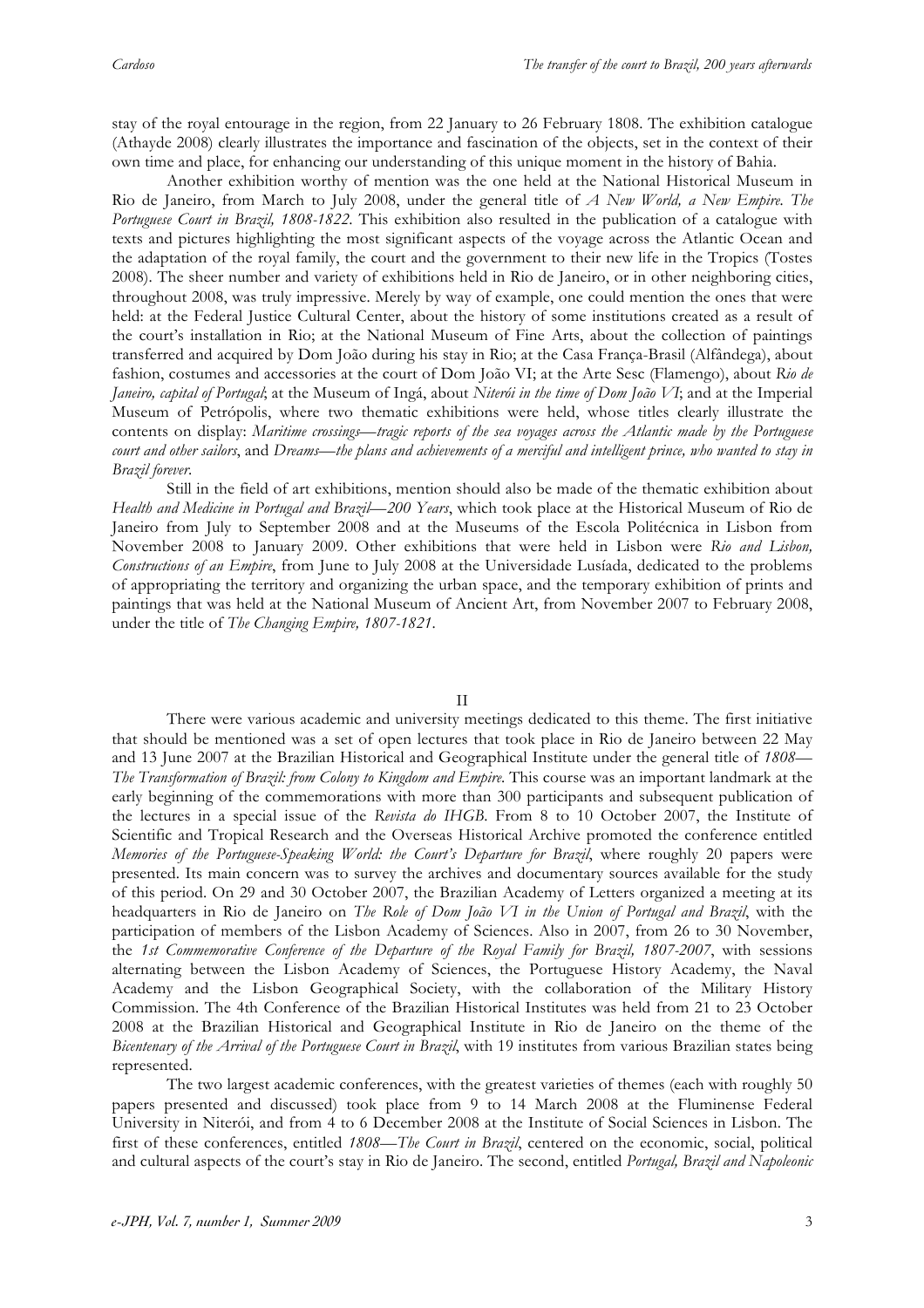*Europe*, attempted to set the transfer of the court in the context of the conflicts and upheavals taking place at that time in Europe.

The simultaneous presence at these conferences of Portuguese and Brazilian historians was an important factor for ensuring a valuable interchange of points of view, experiences and historiographic traditions, adding to the range of different perspectives available for the interpretation of the historical period under analysis. This fruitful dialogue was also the main motive of interest and the central aim of the organization of the conference that took place at the Centre Culturel Calouste Gulbenkian in Paris, from 26 to 28 May 2008, expressly dedicated to commemorating the 200<sup>e</sup> anniversaire de l'arrivée de la famille *royale portugaise au Brésil*. A similar motivation was to be found in the first part of the meeting between Portuguese and Brazilian historians held at the Universidade Autónoma de Lisboa on 24-25 November 2008, with the title of *Between Portugal and Brazil. The Court in South America (1808-1821). An overview and historiographic perspectives*, an initiative which is set to be continued in 2009 by the Jaime Cortesão Chair of the University of São Paulo.

Another interesting and notable feature, when one considers the range of conferences and lecture cycles that were held, is the unprecedented encounter between members of the academic world and representatives of the business community of both countries. The clearest possible demonstration of the fact that it is both possible and desirable for there to be a dialogue between historians and businessmen was given by the conference organized by the Federation of Commerce of the State of São Paulo, which took place on 28-29 November 2007 on the theme of the *200th Anniversary of the Opening of the Ports*, at which papers were presented on the significance of the liberalization of the colonial trade arising from the opening of the Brazilian ports decreed in January 1808, although it also dealt with the challenges of the modernization of the present-day Brazilian port structure. A similar situation was to be noted at the two conferences promoted by the Banco Espírito Santo—the first in Lisbon on 10-11 April, 2008, and the second in Bahia on 21-22 November 2008—at which the commemorations of the bicentenary served as a pretext for historians, social scientists, businessmen and political actors to discuss *1808-2008 and the future of economic relations between Portugal and Brazil*.

The above-mentioned conferences and meetings are far from amounting to an exhaustive list of such events.<sup>1</sup> Yet this selection, which has sought to record the most important conferences, covers a total of roughly 200 papers, a number that clearly shows how the commemorative pretext can become a factor encouraging the development of new research. Some of the papers presented correspond to sporadic and isolated studies without any continuity, or others which return to and recycle materials that have already previously been worked upon. However, most of these papers will be revised, published and included in books; others will be redirected and submitted for publication in specialized journals; while yet others will be used by their authors as chapters of books that are already under preparation. In short, the series of academic and university conferences motivated by the bicentenary of the court's transfer to Brazil represents, in itself, an invaluable contribution to the broadening of our knowledge of this theme.

III

At the same time, a number of publishing initiatives have been developed, showing the results of innovative research projects. In this context, one should mention the special dossier on "The Portuguese Court in Brazil" published by the Portuguese review *Ler História* (Nr. 54, 2008), with six articles reexamining various aspects relating to changes in the monopoly over colonial trade and the reorganization of the new imperial space as a result of the invasion and occupation of the metropolitan territory (Pereira 2008). The *Revista do Instituto Histórico e Geográfico Brasileiro* published a special issue (a.168, Nr. 436, July-September 2007) on the theme of the transfer of the court to Brazil, with a total of fifteen articles corresponding to the lectures given at the above mentioned course "1808—The Transformation of Brazil: from Colony to Kingdom and Empire" (Lyra 2007). The specific theme of "Trajectories and sociabilities in Brazil at the Court of Dom João VI" received the attention of six articles included in the special dossier of the Brazilian journal *Tempo* (Vol. 12, Nr. 24, January-June 2008)—organized by our much beloved, but so sadly and prematurely deceased, friend, Maria de Fátima Gouvêa—in which the theme of the court's transfer is analyzed from a viewpoint that pays special attention to new reflections

 $\overline{a}$ 

<sup>1</sup> Cf. Carvalho, 2008, who mentions other events promoted by the various Brazilian Historical Institutes. As far as the Portuguese part is concerned, it is important to note that the theme of the court's transfer to Brazil is inevitably to be found at the multiple conferences that have been organized and will take place over the next few years on the French Invasions and the Peninsular War, which are not covered by this review.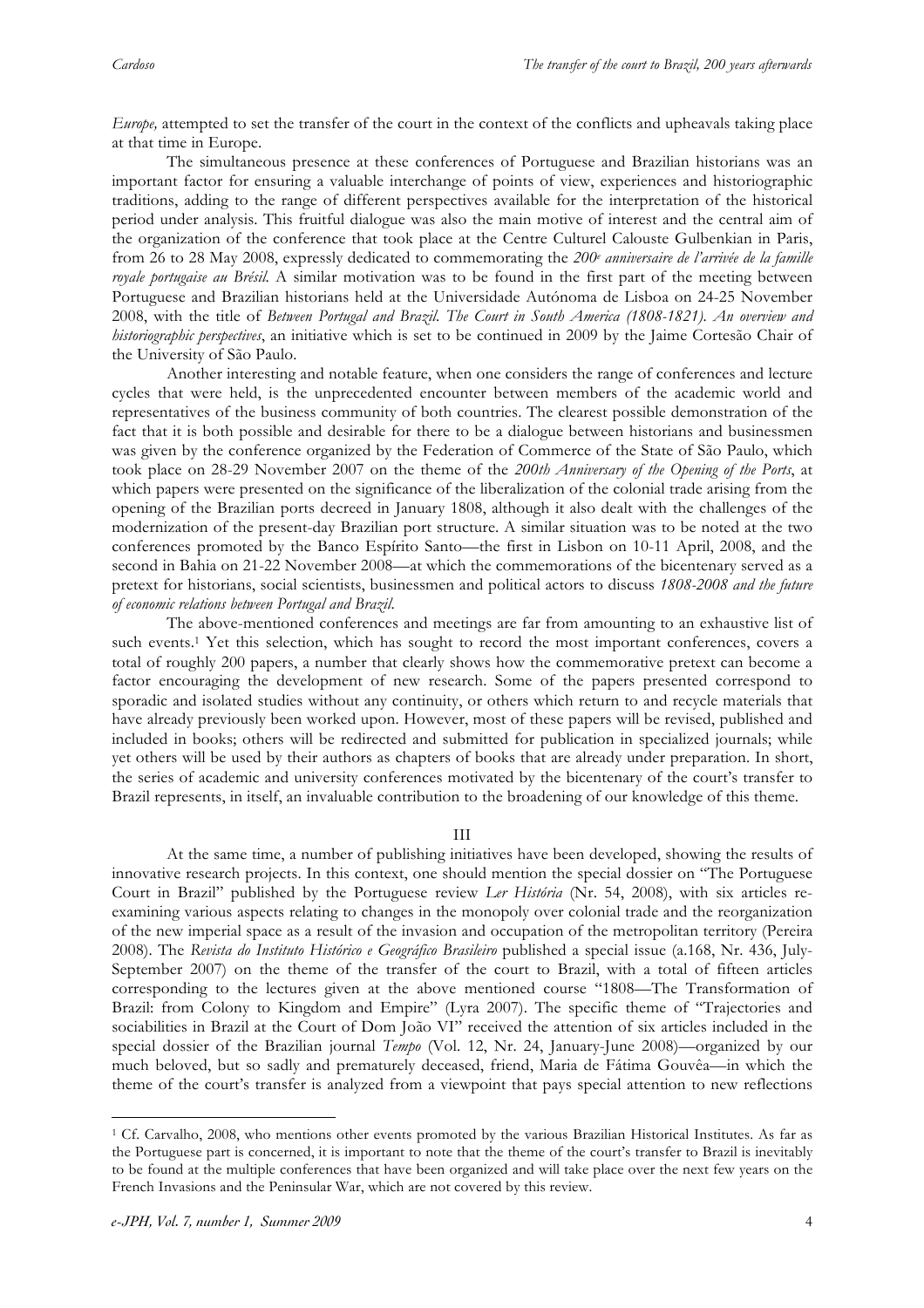upon the history of the different social actors and networks (Gouvêa 2008). The review *Acervo* (Vol. 21:1, January-June 2008), of the National Archive of Rio de Janeiro, published a special issue on "The Court in Brazil, 200 years", composed of nine articles in which various aspects of the theme of the court's transfer were examined (Heynemann 2008). Finally, the *Revista Brasileira* (Year XIV, Nr. 54, January-March 2008) of the Brazilian Academy of Letters, dedicated a thematic issue with fifteen contributions to the subject of the presence of Dom João VI in Brazil.

Despite the proliferation of new studies motivated by the commemorations of the bicentenary, it is essential to note that the theme has been constantly returned to, not only by Portuguese and Brazilian historians, but also by authors of other nationalities. And there are a number of recent contributions, published prior to the impetus provided by the commemorations, that establish essential guidelines for analyzing the transfer of the court to Brazil and its multiple implications, such as the books by Jurandir Malerba (2000), Kirsten Schultz (2001) and Lilia Schwarcz (2002), and, less erudite but with a greater media impact, the book by Patrick Wilcken (2004). There was clearly some historiographic innovation in this process, which also included the reconstruction of the figure of Dom João VI based on new biographical records that definitively removed from the scenarios of his representation the traditional images of pusillanimity and indecisiveness, accompanied by other perceived flaws related to his lack of the elementary political capacity to govern his subjects to his own satisfaction. Thus, the serene biography of Jorge Pedreira and Fernando Dores Costa (2006) made a decisive contribution to stemming the tide of historiographic mutterings that insisted on ridiculing and belittling the figure of the king, and finally went some way towards confirming the positive and pioneering eulogy put together by Oliveira Lima (1908), and opportunely republished in 2006. The same change of direction can be noted in the synthetic records produced with biographical notes and an overall contextualization of the activity of Dom João VI in Brazil, recently published by Maria Beatriz Nizza da Silva (2008) and Rui Figueiredo Marcos (2008).

Besides producing the new contributions to the biography of Dom João, prince and king of Portugal and Brazil, 2007 and 2008 were years of fruitful publishing activity, particularly in relation to new studies about the court's transfer to Brazil and its life in Rio.2 As far as the publication of new sources is concerned, attention should be drawn to the carefully prepared edition of the previously unpublished letters of Carlota Joaquina (Azevedo 2007), a work that provides us with a different image of the ill-loved queen, based on the personal and intimate records of her family correspondence. Another text published in Portuguese for the first time was the account of the voyage written by Thomas O'Neil (2007), which, despite its somewhat fanciful nature, is one of the rare testimonies referring to the conditions under which the royal entourage undertook their voyage across the Atlantic Ocean. The publication of the letters that Luís Santos Marrocos wrote to his father and other family relatives between 1811 and 1821 (Marrocos 2008), a masterful collection of records and news about life at the court, and about the political, economic and cultural situation in the capital of the empire in the tropics, made it possible for readers to enjoy a more complete contact with one of the most highly appreciated sources for the reconstruction of the social environment in Rio de Janeiro during the period of the royal family's stay in that city. Also in the field of epistolary sources, reference should be made to the publication of *Correspondência Luso-Brasileira* (2008), which includes a significant chunk of the letters exchanged between the Pinto da França and Garcez families during the course of the court's sojourn in Brazil.

Our knowledge of the sources available for the study of the action of the government that was installed in Rio and its relations with the regency in Lisbon became more accessible with the study and contextualization provided by Ana Canas (2007). Another study with essential heuristic attributes was made by Kenneth Light (2007), based on the previously unpublished and painstakingly gathered information (which is kept at the Public Record Office and in other archives belonging to the British Royal Navy) about the sea voyage of the English fleet that accompanied the entourage of the Prince Regent Dom João.

I shall now highlight some of the works published at the time of the bicentenary celebrations, which help us to deepen and renew our historical knowledge about the transfer of the court to Brazil. The opening of the ports and its significance within the context of a broader opening up and liberalization of the Brazilian economy, creating new opportunities for the development of greater economic and political autonomy, is the theme linking the 12 essays included in the work published by Luís Valente de Oliveira

 $\overline{a}$ 

<sup>&</sup>lt;sup>2</sup> It should be stressed that all the bibliographical references presented below relate to books published during the years 2007 and 2008. No individual identification is made of the articles published in the special issues of the reviews mentioned above.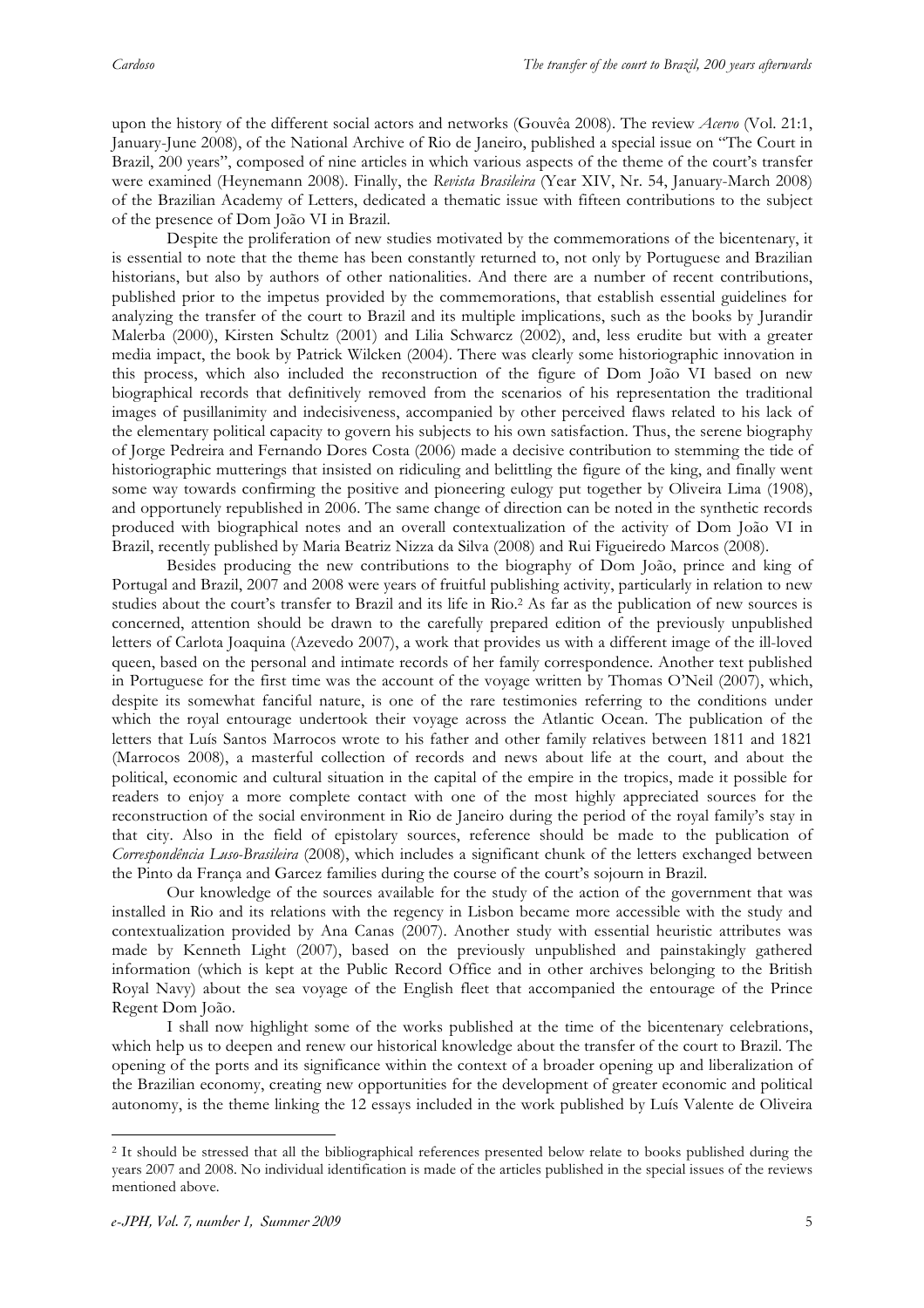and Rubens Ricupero (2007). The same theme of the opening of the ports and the problems faced by a colony that suddenly saw its dependence on Portugal transferred to the British Empire is also reexamined by José Jobson de Andrade Arruda (2008).

The establishment of new traders in Rio, their relationship with the traditional trade structures, their technical development with a view to satisfying the needs of an increased demand for consumer products and capital equipment for manufacturing production, are all subjects that are analyzed in the book by Isabel Lustosa and Théo Lobarinhas Piñeiro (2008). The international framework of the court's transfer, and its understanding in the light of the events that shaped the dynamics of the western world in that same year of 1808, are presented and discussed in the book by Andrea Slemian and João Paulo Pimenta (2008).

The court's presence in Rio caused multiple changes to be introduced into urban life and led to the need for new equipment and public spaces. The creation of the Botanical Garden, the organization of scientific studies in the fields of natural history, for example those taking into account the acclimatization of plants of Asian origin, the new leisure programs and the fascination aroused by the exuberant beauty of both native and transplanted plants and plant species, are just some of the ingredients that make the book by Rosa Nepomuceno (2007) particularly attractive. In a different register, exploring the problems related with the influence of the tropical climate on the new European inhabitants, the diseases, the proposals made for basic sanitation facilities and the elimination of swamp areas, or, in other words, the concerns with questions of public health, are all clearly evident in the texts from the period written by Manuel Vieira da Silva and Domingos Guimarães Peixoto, which have now been edited and commented by Moacyr Sciliar (2008).

The establishment of the Royal Press in Rio de Janeiro gave rise to various publishing activities, including, most notably, the publication of the *Gazeta do Rio de Janeiro*. The book by Maria Beatriz Nizza da Silva (2007) offers us a selection of articles and a guide to the themes and news that earned the attention of the editors of the *Gazeta*, a useful source for accompanying the daily heartbeat of a city that was avid for information and news. At the level of the intellectual life and new cultural environment provided by the city of Rio de Janeiro, attention is drawn to the book by Vasco Mariz (2008) on music in the time of Dom João VI, and the repertoire of concerts and musical activities that took place in the Capela Real or the new Teatro de São João. On this subject, it should also be mentioned that the commemorations of the bicentenary created an opportunity for the fresh release of recordings revealing the compositional skills and quality of musicians such as Marcos Portugal and Padre José Maurício Nunes Garcia.

Lilia Schwarcz (2008) published an interesting and controversial study on Nicolas-Antoine Taunay and the French artistic mission, questioning the very existence of the "mission" as a deliberate project commissioned by the court, maintaining that, above all, it was the outcome of random circumstances that made it possible to bring about a fortunate combination of the court's political will and the enforced exile of French artists who had a neoclassical background but were imbued with Napoleonic convictions. Also linked to the field of the history of art in Rio de Janeiro during the time of Dom João VI is the important study by Renata Santos (2008) on engraving and its use in books and newspapers, the production of maps and pictures used for propaganda purposes, caricatures and ephemeral printed material, the techniques used in engraving and the making of prints and their social and political uses.

The multiple implications of an economic, social, political and cultural nature arising from the transfer of the court to Rio de Janeiro are recorded and noted in the dictionary organized by Ronaldo Vainfas and Lúcia Bastos Pereira das Neves (2008). This is a work with legitimate aspirations of providing a synthesis, written in the style of the compilation of encyclopedia entries, with an alphabetical sequence and order that is difficult to understand, but which is undeniably interesting from the point of view of its systematization.

And there are, of course, books of a non-academic nature without the erudition of university research, but which, perhaps because of this, are fortunately and inevitably destined to enjoy a successful reception amongst the general public. This is the case, for example, with the book by Ruy Castro (2008), which presents us with a romanticized story of the adventures of the Infante Dom Pedro and his friend Leonardo, penetrating inside the customs and habits of a new sociability constructed in the empire's newly emerging capital. An empire that this mischievous boy (who, in 1808, was only 12 years old) was to receive crowned in glory when, in January 1822, he was bold enough to say, "I shall stay," and to shout, in September 1822, "Independence or Death." This is also the case with the novel by Hélio Loureiro (2008),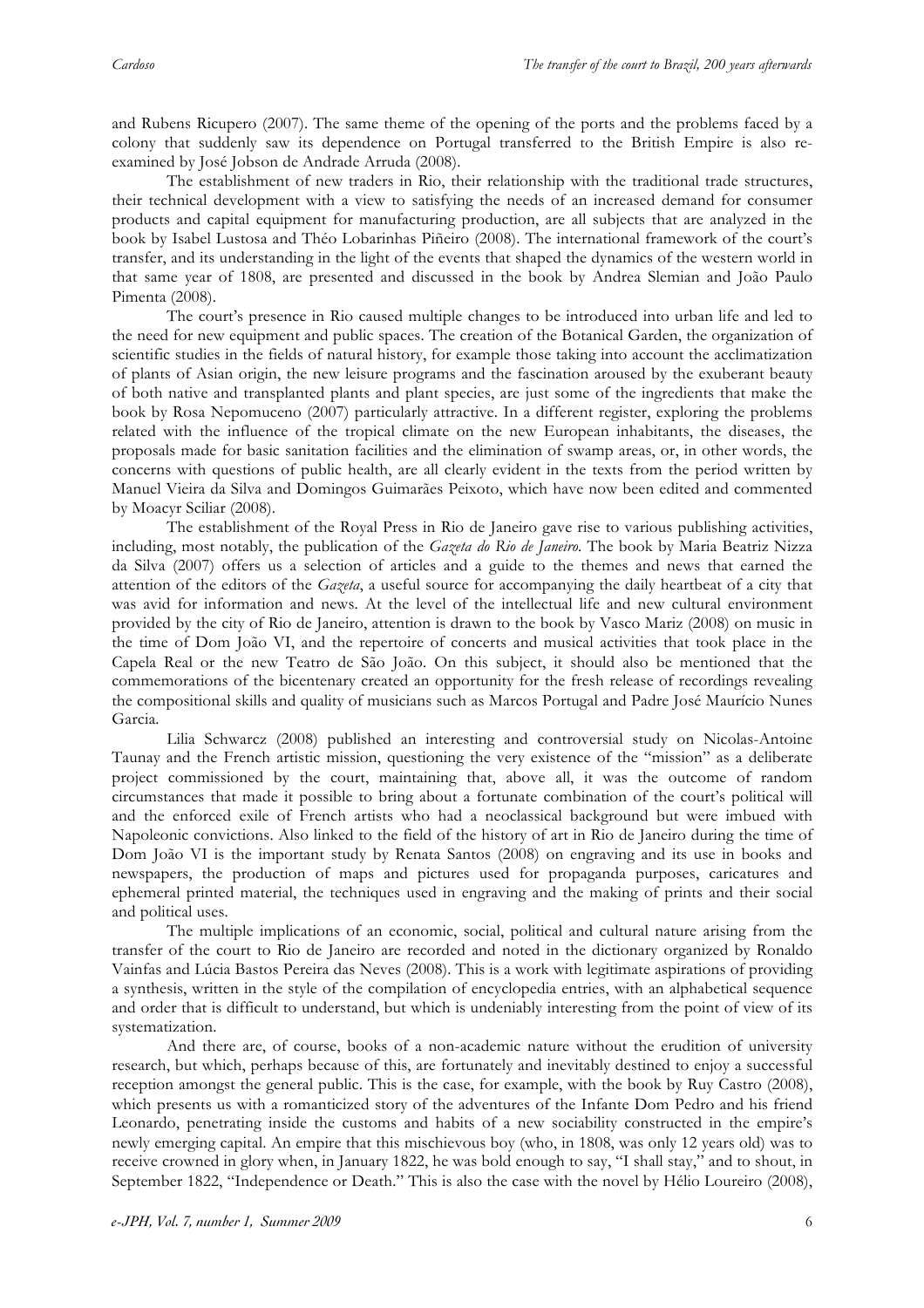which tells us of the misadventures of an imaginary cook of the prince Dom João, who set sail with him for Brazil, reinvented new gastronomic delights with Brazilian ingredients, enjoyed a few love affairs and was saddened when he had to return to Portugal, and who, besides feeding his king well, also fueled the speculation taking place about the regicide caused by a fatal dose of arsenic being mixed in with the food. The cook was only allowed to enjoy the revenge of similarly victimizing those who had dragged him into this terrible plot.

Guaranteed publishing success does not always testify to the quality of the narrative, but there are other means of achieving fame. Dom João, Dona Carlota, ministers, secretaries and public men turned into comic strip characters: this was the idea ingeniously expressed in the form of drawings by Spacca, supported by a safe and reliable text written by Lília Schwarcz (2007), in which there is no shortage of intrigue, suspense and great creativity in the graphical conception of a storyline about the Brazilian João told in comic form.

But when we talk about publishing success, the greatest emphasis must be given to the book *1808* by Laurentino Gomes (2007), a genuine bestseller that remained at the top of the sales lists in Brazil and Portugal for practically the whole of 2008. Organized into short chapters of fluent and incisive prose, the book was meticulously conceived to appeal to an audience that was unaccustomed, or even allergic, to academic writing. Although the book does not succeed in avoiding some easily refuted commonplaces, it is only fair to recognize that the book corresponds to a serious project to transpose the various political contexts, social settings, cultural atmospheres, economic limitations and international constraints associated with the court's presence in Brazil into an accessible language, without forgetting the attractions provided by small stories of courtly life and by the portraits and biographical profiles of great characters. The book's major defect is perhaps the sinister and rather warped phrase used as its subtitle, creating an expectation of jocularity that is not matched by the seriousness of the contents of historical investigative journalism that the author successfully manages to express. The explicit references to the "mad queen," the "frightened prince" and "the corrupt court" are a painful demonstration of the rules of the weak marketing that an author can be subjected to, much to the enjoyment of those who sell books as if they were selling soap.

IV

From the synthetic references or simple mentions made above about books and essays included in collective editions, articles published in academic reviews or in periodicals with a wide circulation, as well as lectures and papers presented at conferences that are still awaiting publication, there can be no doubt that we are now faced with a rich source of information and additional knowledge about the period of the transfer of the Portuguese court to Brazil and its subsequent stay there. It is my firm belief that, today, much more is known than was the case two years ago about the multiple perspectives from which the court's stay in Brazilian territory can be considered: from the political language to the musical language, from the construction of the urban space to the formation of the territorial identity, from the territory's internal administration to its dealings with the world outside, from economic considerations to police matters, from the organization of justice to health care, from the orders of the realm to the secrets of the court, from the territory's literary and cultural life to its scientific discoveries. And, there are many other aspects that embody the difference between the colony that was the jewel in the crown and the colony that became the capital of the empire.

The various institutions created in Brazil in 1808—Ministries, the Council of State, the Military Council and the Council of Justice, Law Courts, the Intendancy of the Police, the Board of Trade, the Royal Printing Press, the Bank of Brazil, the Botanical Garden, the Academy of Midshipmen, the Medical and Surgical School, amongst others—are better known today and have been researched in an innovative fashion, associating the work of investigating the archives with the hermeneutic questioning about their place and function in the new legal and political order of the Portuguese-Brazilian empire. And the minutiae of the micro-analyses about individual political actors or economic agents serve as a complement to the essays providing an overall interpretation of the full extent of the changes brought about by the transfer of the court to Brazil.

Without attempting to make a comprehensive synthesis of the perspectives of historiographic renewal already undertaken or in progress, I believe that it is pertinent, in terms of this overview, to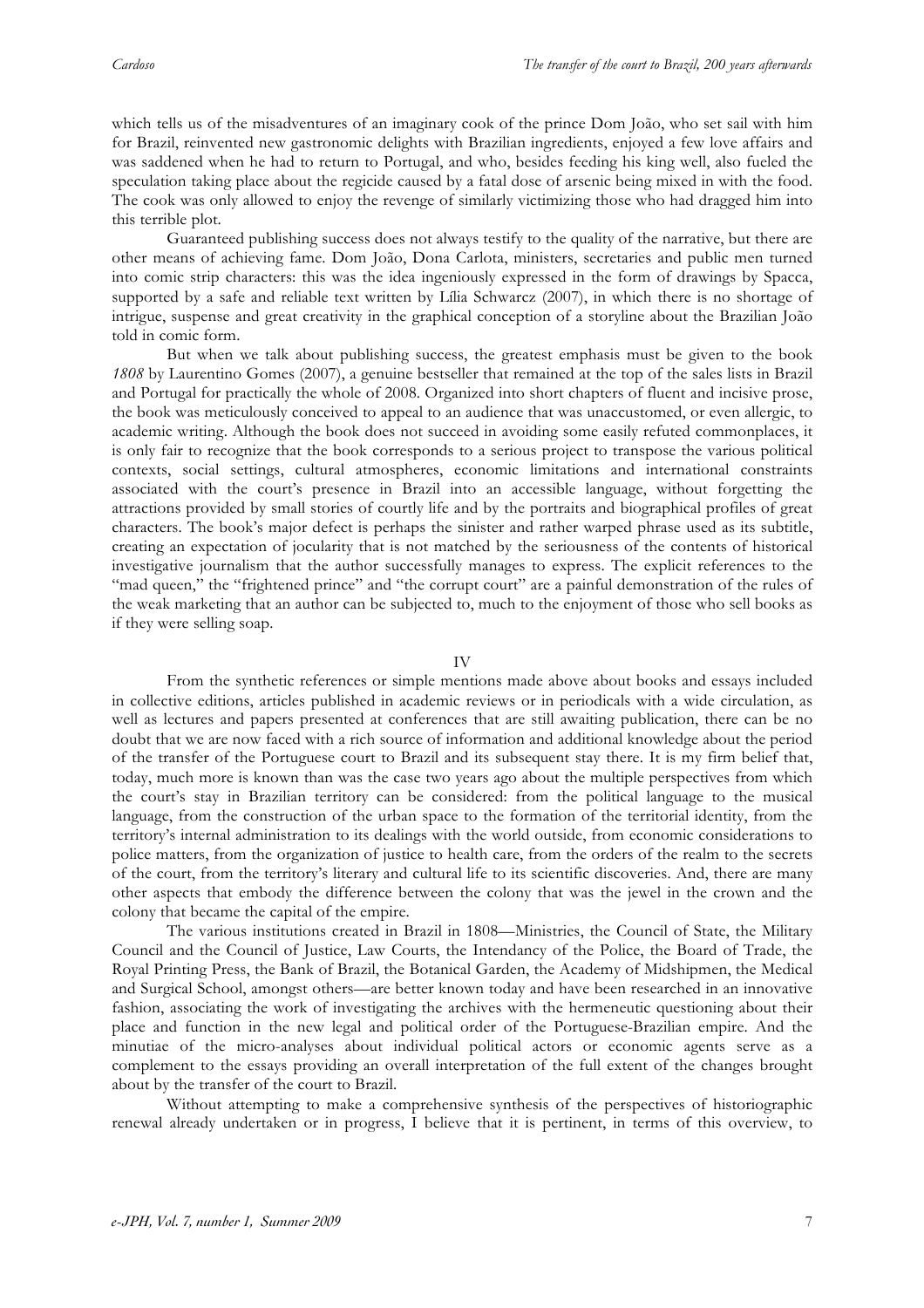highlight two essential *lines of force* that run through the most recent historiographic production about the court's transfer.3

First of all, there is the definitive consolidation of the interpretation that the departure or retreat of the Prince Regent Dom João, with his family and court, has to be seen as the outcome of the long process of Portugal's involvement in the highly belligerent conjuncture to be found at that time between the main European states, polarized into supporters of either France or England. Since 1804, Portugal had been attempting and successfully managing to follow a policy of neutrality which, after October 1807, ceased to be possible. Almost simultaneously, Portugal complied with the French wishes and promised to accept the terms of the Continental Blockade, staging a false declaration of hostility towards England and secretly combining with this power as a way of safeguarding the royal family's retreat to Brazil. In seeking to remain on good terms with each of the two rivals, Portugal ended up finding itself in the strange situation of declaring war against them both. Which was clearly an exercise in neutrality that presaged the worst possible fate for its territory.

In the European context and in the midst of the crossfire in which it found itself involved, Portugal's saving grace was the strategic importance of its ports and the enormous wealth and potential of its colonial empire, especially the Brazilian one. The reduced dimension of its economic or military power at a European scale did not allow it to enjoy any special prerogatives as an arbiter. However, the grandeur of its overseas empire exacerbated its inevitable fate of becoming a tempting target for European strategic ambitions and rivalries that it could definitively avoid no longer. If the territory had to be defended, the crown and the headquarters of the empire needed to be transferred to the place where it was most important to do precisely this: Brazil.

In this way, the vexed question of deciding whether the Prince Regent Dom João was a coward or a brave man is rendered pointless, as is the question of whether the flight to Brazil was a fortuitous event or was the result of lengthy and careful planning. In short, the relevant question of interpretation consists of understanding the transfer of the court from the point of view of the Portuguese positioning on the European chessboard on which was played out the destiny of the countries that refused to accept the Continental Blockade decreed by Napoleon. This particular direction taken by research is an irreversible fact and has been pursued, above all, by Portuguese historiography on the European side of the Atlantic Ocean.

 The second line of force that can be noted in more recent studies about the continued presence of the Portuguese court in Brazil relates to the interpretation of the importance of that presence for the construction of Brazilian national unity and political independence. This subject has been of particular interest to Brazilian historiography, which can be considered perfectly natural in view of its legacy of a highly critical interpretation of the possible benefits that were brought by Dom João and his court. A very clear testimony to this tradition of being opposed to the presence of Dom João VI is to be found expressed in the writings of the great historian Evaldo Cabral de Mello, which the commemorations of the bicentenary have helped us to remember. In his view, the attempt to create or refound a new empire as a result of the magical gesture of transferring the court to Brazil was thwarted, since, "in reality, the construction of the empire was no more than a rhetorical question, with which the Dukes of Bragança who held the Portuguese crown sought to do away with the painful impression created in Europe by their sudden withdrawal to South America, presenting this move as a measure of great discovery destined to enable Portugal to replenish its energies in the New World in order to be able to return to the Old World as a leading power" (Mello 2002, 46).

This approach gives greater importance to the later confirmation of incompetence and the incapacity to go beyond idle rhetoric and implement an effective reform of the political, institutional and economic system in Brazil. It explains the reasons for the failure of the mere replication of the system existing in the continental metropolis, whose transfer was motivated by the invasion and consequent break-up of the territory. Or, in other words, it observes events and considers the reasons that show that it was impossible to translate the imperial project into concrete policies and actions for constructing a system suited to the new circumstances, namely those resulting from an economic regime founded under the aegis of liberal principles.

This model of interpretation, whose legitimacy and pertinence I do not wish to call into question in any way, comes close to what Maria Odila Silva Dias has defined as the "internalization of the

 $\overline{a}$ 

<sup>3</sup> For a broader historiographic view, covering a wider range of the studies produced before 2007, see the very useful guide compiled by Lúcia Guimarães (2008).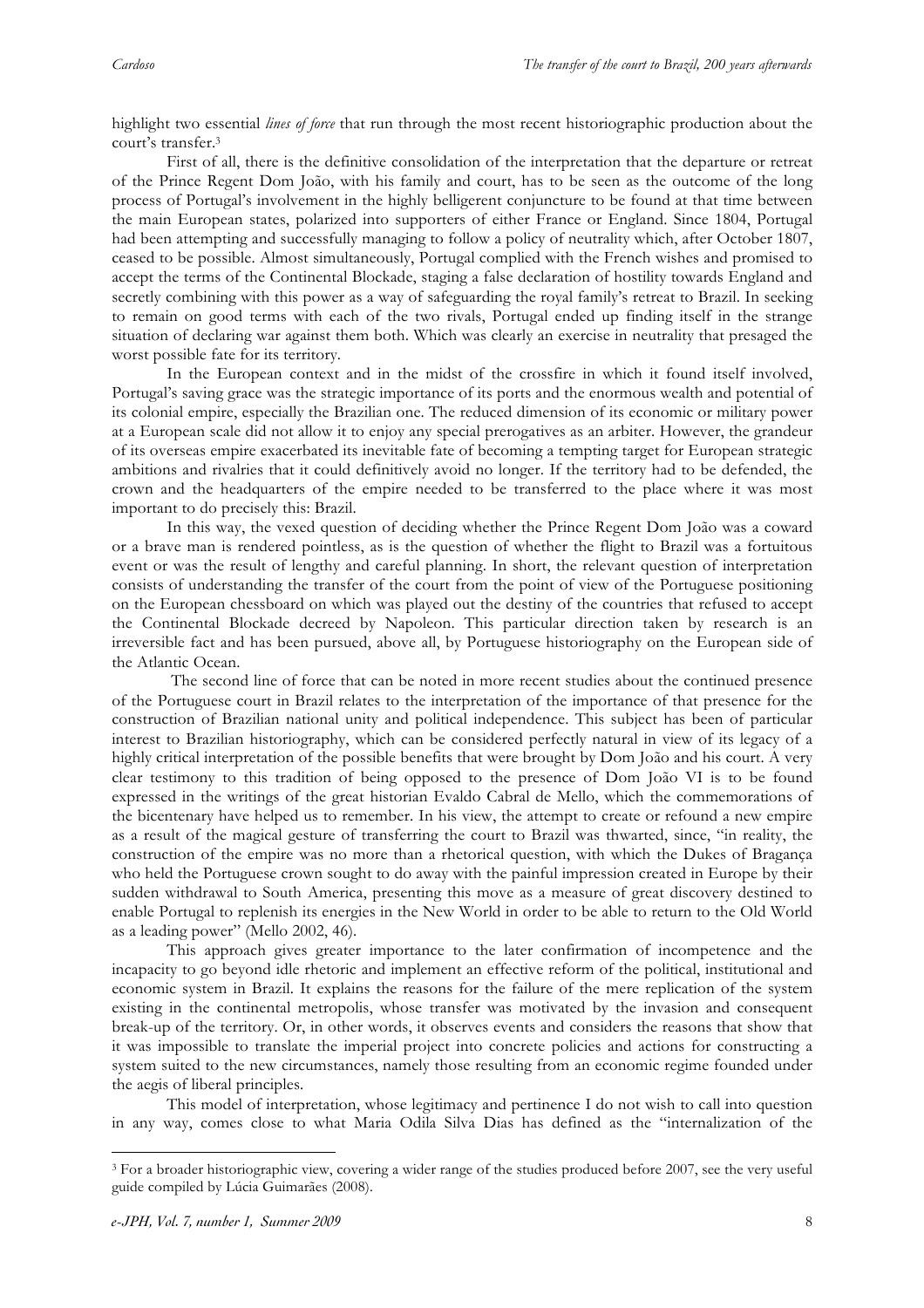metropolis," or, in other words, it reinforces the idea that the arrival of the court in Brazil did no more than create the conditions for the "transformation of the colony into an internalized metropolis" (Dias 1972, 171), making it possible to integrate the dominant elites in Brazilian society into the structures of power that reproduced the metropolitan model, without causing any subversion or challenge to the established social order. But it is also this type of analysis that favors a critical view of the luxuries and extravagances of a royal house that essentially brought benefits to Rio de Janeiro, thus making it possible for the city to impose its central power over the other captainships of Brazil, which remained peripheral and subject to fiscal exploitation.

Now, it is this skeptical and critical view of the new administration of the Portuguese-Brazilian empire that has been subjected to examination and discussion, necessarily introducing the problem of discovering to what extent the arrival of the court in Rio de Janeiro was an important step towards avoiding a fragmentation similar to the one that occurred in Spanish America and consequently creating the conditions for unifying the immense territory of Brazil. This is an argument that has been put forward by Maria de Lourdes Viana Lyra (1994) and Andrée Diniz Silva (2006), in their assessments of the outcome of the reforms implemented by the powerful minister D. Rodrigo de Sousa Coutinho, which José Murilo de Carvalho neatly summarized in the following terms: "Without the arrival of the court, there would be no Brazil. In other words, the arrival of the court was a necessary, although not sufficient, condition for the existence of Brazil as we know it today" (Carvalho 2008, p. 555).

The debate is far from having reached the point where we might consider it to be definitively closed. But there is no doubt that the commemorations of the bicentenary created an opportunity for going deeper into this and other subjects that are decisive for our understanding the significance of the transfer of the Portuguese court to Brazil and its subsequent presence there. Now that the dust has settled and the festivities are over, it is time to pause for a while and digest and rethink the huge volume of activities that I have tried to list here.

### **References**

- Arruda, J. Jobson de Andrade, 2008. *Uma Colónia Entre Dois Impérios. A Abertura dos Portos Brasileiros, 1800-1808*. São Paulo: EDUSC.
- Athayde, Sylvia Menezes (org.), 2008. *A Bahia na época de D. João VI: a chegada da corte portuguesa*. Salvador: Solialuna (Exhibition catalogue).
- Azevedo, Francisca L. Nogueira (ed.), 2007. *Carlota Joaquina. Cartas Inéditas*. Rio de Janeiro: Casa da Palavra.

Canas, Ana, 2007. *Governação e Arquivos: D. João VI no Brasil*. Lisboa: IANTT.

- Carvalho, José Murilo, 2008. D. João e as histórias dos Brasis. *Revista Brasileira de História*, Vol. 28, nº 56, pp. 551- 572.
- Castro, Ruy, 2007. *Era no Tempo do Rei. Um romance da chegada da corte*. Rio de Janeiro: Alfaguara.
- *Correspondência Luso-Brasileira. Vol. I Das Invasões Francesas à Corte no Rio de Janeiro (1807-1821)*. Lisboa: Imprensa Nacional - Casa da Moeda, 2008 (Study, organization and notes by António Manuel Monteiro Cardoso and António d'Oliveira Pinto da França).
- Dias, Maria Odila Silva, 1972. A Interiorização da Metrópole (1808-1853). In Carlos Guilherme Mota (ed.), *1822. Dimensões*. São Paulo: Editora Perspectiva, pp. 160-184 [New edition: *A interiorização da metrópole e outros estudos*. São Paulo: Alameda, 2005, pp. 7-37].
- Gomes, Laurentino, 2007. *1808. Como uma rainha louca, um príncipe medroso e uma corte corrupta enganaram Napoleão e mudaram a história de Portugal e do Brasil*. São Paulo: Planeta.
- Gouvêa, Maria de Fátima, 2008. "Apresentação". In *Tempo* (special issue "Trajetórias e sociabilidades no Brasil da Corte Joanina"), Vol. 12: nº 24, Janeiro-Junho 2008, pp. 11-14.
- Guimarães, Lúcia Maria Paschoal, 2008. A historiografia e as dimensões do reinado americano de D. João VI. *Revista Brasileira* (Academia Brasileira de Letras), Vol. 54, pp. 163-184.
- Heynemann, Cláudia Beatriz, 2008. "Apresentação". In *Acervo* (special issue "A Corte no Brasil—200 anos"). Vol. 21, nº 1, Janeiro-Junho 2008, pp. 1-4.
- Light, Kenneth (ed.), 2007. *A Transferência da Capital e Corte para o Brasil, 1807-1808*. Lisboa: Tribuna da História [Brazilian edition: *A viagem marítima da família real. A transferência da corte para o Rio de Janeiro*. Rio de Janeiro: Zahar, 2008].
- Lima, M. de Oliveira, 1908. *D. João VI no Brasil, 1808-1821*. [4th edition, Rio de Janeiro: Topbooks, 2006].
- Loureiro, Hélio, 2008. *O Cozinheiro do Rei D. João VI*. Lisboa: Esfera dos Livros.
- Lustosa, Isabel and Piñeiro, Théo Lobarinhas, 2008. *Pátria e Comércio. Negociantes Portugueses no Rio de Janeiro Joanino*. Rio de Janeiro: Ouro sobre Azul.